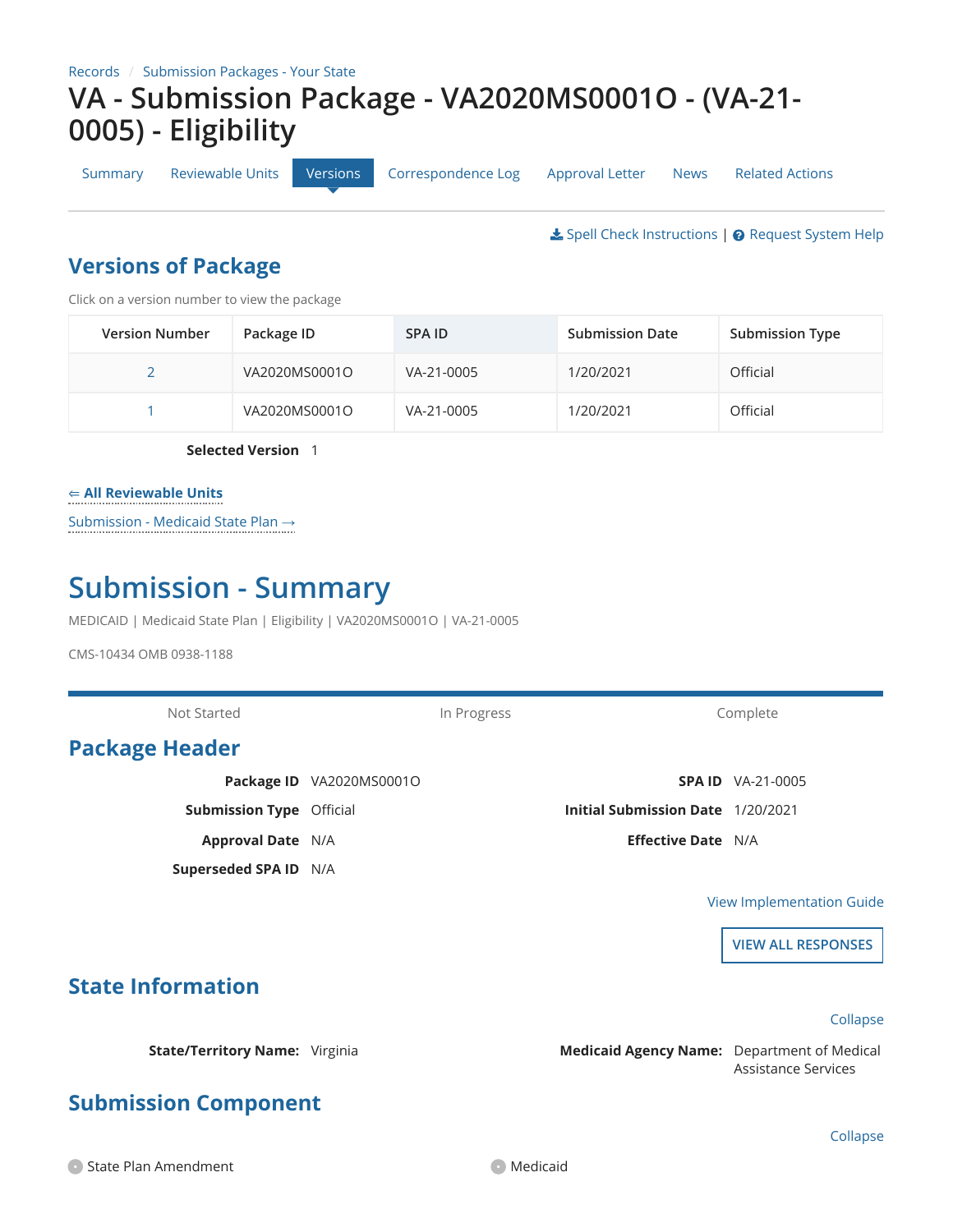### **Submission Type**

**Official Submission Package O Draft Submission Package** 

**Key Contacts**

Collapse

#### Collapse

| Name             | Title                 | <b>Phone Number</b> | <b>Email Address</b>                  | Program  |
|------------------|-----------------------|---------------------|---------------------------------------|----------|
| McClellan, Emily | Regulatory Supervisor | (804)371-4300       | emily.mcclellan@dma<br>s.virginia.gov | Medicaid |

#### **SPA ID and Effective Date**

day review period will start upon submission.

Selecting Official Submission Package means that the official 90-

Collapse

**SPA ID** VA-21-0005

| <b>Reviewable Unit</b>                  | <b>Proposed Effective Date</b> | Superseded SPA ID |
|-----------------------------------------|--------------------------------|-------------------|
| Citizenship and Non-Citizen Eligibility | 4/1/2021                       | VA-13-0014        |

#### **Executive Summary**

#### Collapse

**Summary Description Including** DMAS will eliminate the 40 quarter work requirement for Lawful Permanent Residents. **Goals and Objectives**

#### **Dependency Description**

**Description of any dependencies** No dependencies. **between this submission package and any other submission package undergoing review**

#### **Disaster-Related Submission**

**This submission is related to a disaster**

◯ Yes

**O** No

### **Federal Budget Impact and Statute/Regulation Citation**



Collapse

Collapse

**Allow this official package to be viewable by other**

**O** Yes

No

**states?**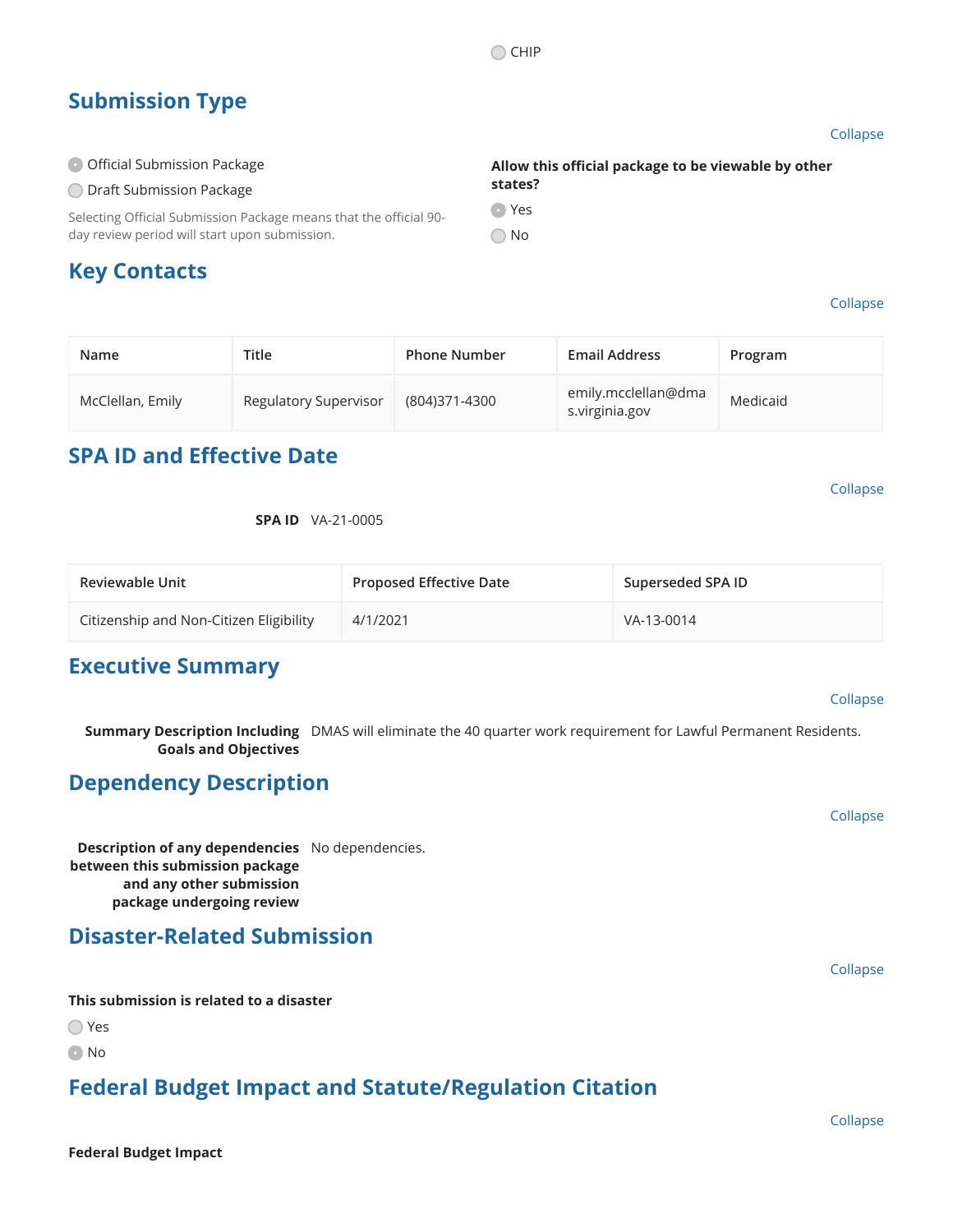|        | <b>Federal Fiscal Year</b> | Amount     |
|--------|----------------------------|------------|
| First  | 2021                       | \$3671428  |
| Second | 2022                       | \$10007998 |

#### **Federal Statute / Regulation Citation**

42 CFR 435.406

#### **Supporting documentation of budget impact is uploaded (optional).**

| Name                            | <b>Date Created</b> |  |
|---------------------------------|---------------------|--|
|                                 |                     |  |
|                                 | No items available  |  |
|                                 |                     |  |
| <b>Governor's Office Review</b> |                     |  |

- **No comment**
- Comments received
- ◯ No response within 45 days
- ◯ Other

#### **Authorized Submitter**

Collapse

Collapse

**The following information will be provided by the system once the package is submitted to CMS.**

**Name of Authorized Submitter** Emily McClellan

**Phone number** 8045191621

**Email address** Emily.McClellan@dmas.virginia.gov

**Authorized Submitter's Signature** Emily McClellan

 $\vee$  I hereby certify that I am authorized to submit this package on behalf of the Medicaid Agency.

PRA Disclosure Statement: Centers for Medicare & Medicaid Services (CMS) collects this mandatory information in accordance with (42 U.S.C. 1396a) and (42 CFR 430.12); which sets forth the authority for the submittal and collection of state plans and plan amendment information in a format defined by CMS for the purpose of improving the state application and federal review processes, improve federal program management of Medicaid programs and Children's Health Insurance Program, and to standardize Medicaid program data which covers basic requirements, and individualized content that reflects the characteristics of the particular state's program. The information will be used to monitor and analyze performance metrics related to the Medicaid and Children's Health Insurance Program in efforts to boost program integrity efforts, improve performance and accountability across the programs. Under the Privacy Act of 1974 any personally identifying information obtained will be kept private to the extent of the law. According to the Paperwork Reduction Act of 1995, no persons are required to respond to a collection of information unless it displays a valid OMB control number. The valid OMB control number for this information collection is 0938-1188. The time required to complete this information collection is estimated to range from 1 hour to 80 hours per response (see below), including the time to review instructions, search existing data resources, gather the data needed, and complete and review the information collection. If you have comments concerning the accuracy of the time estimate(s) or suggestions for improving this form, please write to: CMS, 7500 Security Boulevard, Attn: PRA Reports Clearance Officer, Mail Stop C4-26-05, Baltimore, Maryland 21244-1850.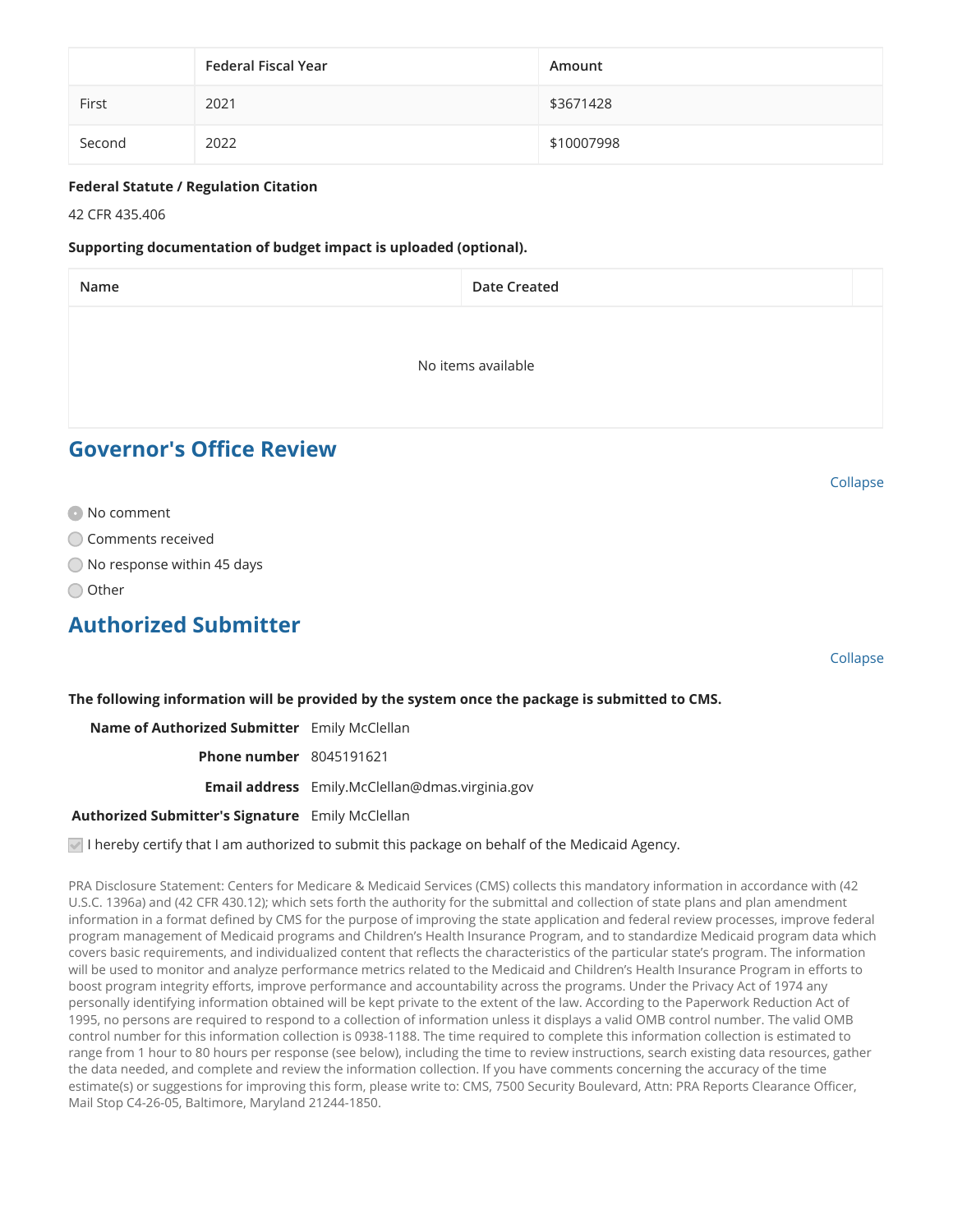[Summary](https://macpro.cms.gov/suite/tempo/records/item/lUBGxuxnAYNcw8V8rAl1iLjGcRpO0563FFKDcSDPuFMYpuiOsfFgFQcOtpY00haWWLNNI2msC18tEYyrkW-H6tuEyEh_s0lsRaaOcoe_wuAakZgERPq/view/summary) [Reviewable Units](https://macpro.cms.gov/suite/tempo/records/item/lUBGxuxnAYNcw8V8rAl1iLjGcRpO0563FFKDcSDPuFMYpuiOsfFgFQcOtpY00haWWLNNI2msC18tEYyrkW-H6tuEyEh_s0lsRaaOcoe_wuAakZgERPq/view/_Ee24cA) [Versions](https://macpro.cms.gov/suite/tempo/records/item/lUBGxuxnAYNcw8V8rAl1iLjGcRpO0563FFKDcSDPuFMYpuiOsfFgFQcOtpY00haWWLNNI2msC18tEYyrkW-H6tuEyEh_s0lsRaaOcoe_wuAakZgERPq/view/_NdilWg) [Correspondence Log](https://macpro.cms.gov/suite/tempo/records/item/lUBGxuxnAYNcw8V8rAl1iLjGcRpO0563FFKDcSDPuFMYpuiOsfFgFQcOtpY00haWWLNNI2msC18tEYyrkW-H6tuEyEh_s0lsRaaOcoe_wuAakZgERPq/view/_BR2Fow) [Approval Letter](https://macpro.cms.gov/suite/tempo/records/item/lUBGxuxnAYNcw8V8rAl1iLjGcRpO0563FFKDcSDPuFMYpuiOsfFgFQcOtpY00haWWLNNI2msC18tEYyrkW-H6tuEyEh_s0lsRaaOcoe_wuAakZgERPq/view/_FNAtnA) [News](https://macpro.cms.gov/suite/tempo/records/item/lUBGxuxnAYNcw8V8rAl1iLjGcRpO0563FFKDcSDPuFMYpuiOsfFgFQcOtpY00haWWLNNI2msC18tEYyrkW-H6tuEyEh_s0lsRaaOcoe_wuAakZgERPq/view/news) [Related Actions](https://macpro.cms.gov/suite/tempo/records/item/lUBGxuxnAYNcw8V8rAl1iLjGcRpO0563FFKDcSDPuFMYpuiOsfFgFQcOtpY00haWWLNNI2msC18tEYyrkW-H6tuEyEh_s0lsRaaOcoe_wuAakZgERPq/view/actions)

**±** [Spell Check Instructions](https://macpro.cms.gov/suite/rest/a/content/latest/isBGxuxnAYNcw8V8rMhzGyzW96cnoVDx4Ch0bEqiNh8FUgjpTL-VteA6pop/o) | ● [Request System Help](https://macpro.cms.gov/suite/tempo/actions/item/kwBGxuxnAYNcw8V8rAkwGu9Ws3IqHhX_wU9otdoJLMmhXOqQS87I8m14_nwVm7Q7reI4a0_N17CPtC2I1RT020YD7s5BrD3DqT9xSWV)

### **Versions of Package**

Click on a version number to view the package

| <b>Version Number</b> | Package ID    | SPA ID     | <b>Submission Date</b> | <b>Submission Type</b> |
|-----------------------|---------------|------------|------------------------|------------------------|
|                       | VA2020MS0001O | VA-21-0005 | 1/20/2021              | Official               |
|                       | VA2020MS0001O | VA-21-0005 | 1/20/2021              | Official               |

**Selected Version** 1

#### <span id="page-3-0"></span>⇐ **[All Reviewable Units](#page-3-0)**

← [Submission - Summary](#page-3-0) | [Submission - Public Comment](#page-3-0) →

## **Submission - Medicaid State Plan**

MEDICAID | Medicaid State Plan | Eligibility | VA2020MS0001O | VA-21-0005

CMS-10434 OMB 0938-1188

| Not Started                            | In Progress                         | Complete                                |  |  |  |
|----------------------------------------|-------------------------------------|-----------------------------------------|--|--|--|
|                                        |                                     | <b>View Implementation Guide</b>        |  |  |  |
| The submission includes the following: |                                     |                                         |  |  |  |
| Administration                         |                                     |                                         |  |  |  |
| $\blacksquare$ Eligibility             |                                     |                                         |  |  |  |
|                                        | Income/Resource Methodologies       |                                         |  |  |  |
|                                        | Income/Resource Standards           |                                         |  |  |  |
|                                        | <b>Mandatory Eligibility Groups</b> |                                         |  |  |  |
|                                        | <b>Optional Eligibility Groups</b>  |                                         |  |  |  |
|                                        | ☑ Non-Financial Eligibility         |                                         |  |  |  |
|                                        |                                     | <b>State Residency</b>                  |  |  |  |
|                                        | $\left  \mathcal{A} \right $        | Citizenship and Non-Citizen Eligibility |  |  |  |
|                                        |                                     |                                         |  |  |  |
|                                        |                                     |                                         |  |  |  |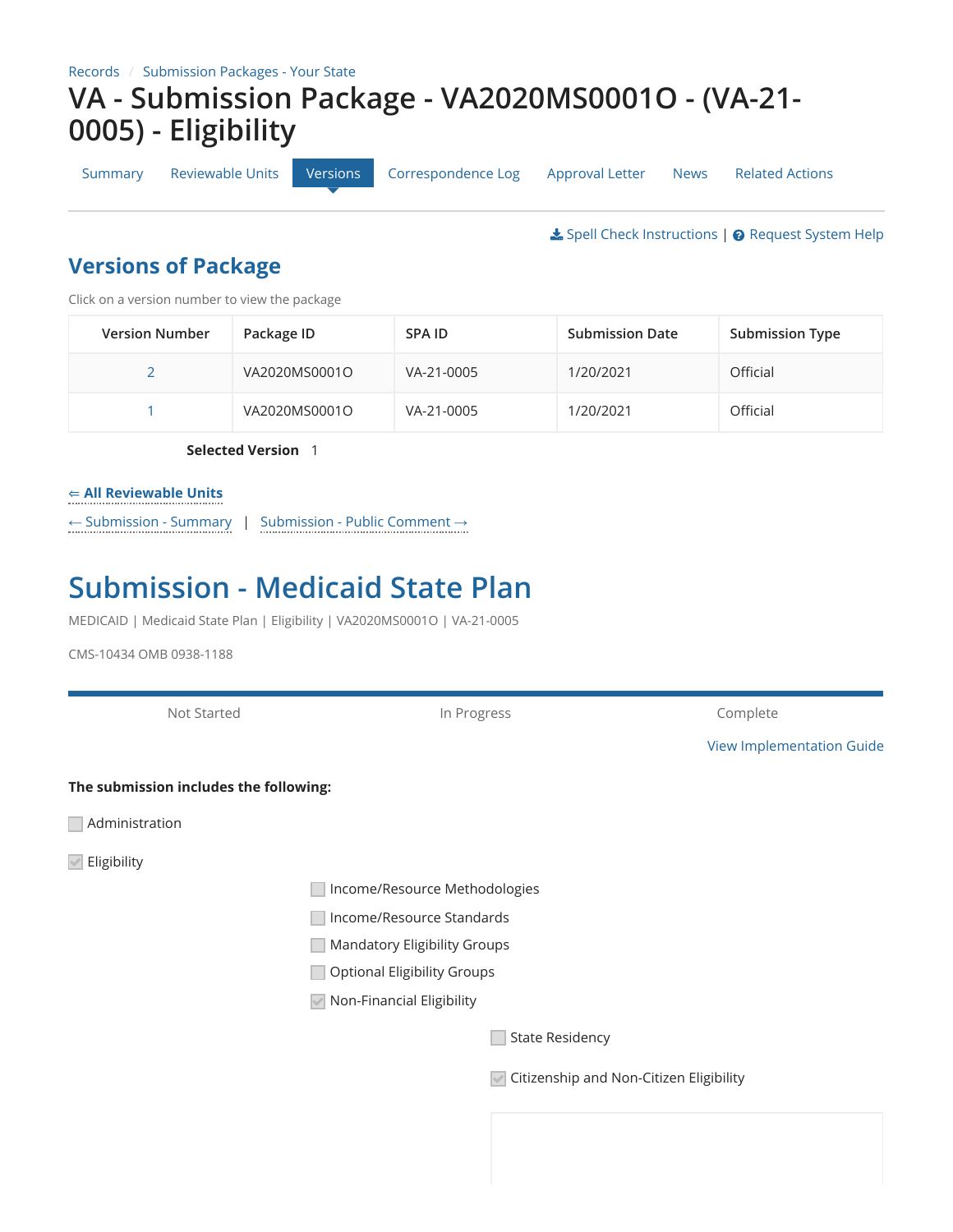

#### **Eligibility and Enrollment Processes**

#### **■Benefits and Payments**

PRA Disclosure Statement: Centers for Medicare & Medicaid Services (CMS) collects this mandatory information in accordance with (42 U.S.C. 1396a) and (42 CFR 430.12); which sets forth the authority for the submittal and collection of state plans and plan amendment information in a format defined by CMS for the purpose of improving the state application and federal review processes, improve federal program management of Medicaid programs and Children's Health Insurance Program, and to standardize Medicaid program data which covers basic requirements, and individualized content that reflects the characteristics of the particular state's program. The information will be used to monitor and analyze performance metrics related to the Medicaid and Children's Health Insurance Program in efforts to boost program integrity efforts, improve performance and accountability across the programs. Under the Privacy Act of 1974 any personally identifying information obtained will be kept private to the extent of the law. According to the Paperwork Reduction Act of 1995, no persons are required to respond to a collection of information unless it displays a valid OMB control number. The valid OMB control number for this information collection is 0938-1188. The time required to complete this information collection is estimated to range from 1 hour to 80 hours per response (see below), including the time to review instructions, search existing data resources, gather the data needed, and complete and review the information collection. If you have comments concerning the accuracy of the time estimate(s) or suggestions for improving this form, please write to: CMS, 7500 Security Boulevard, Attn: PRA Reports Clearance Officer, Mail Stop C4-26-05, Baltimore, Maryland 21244-1850.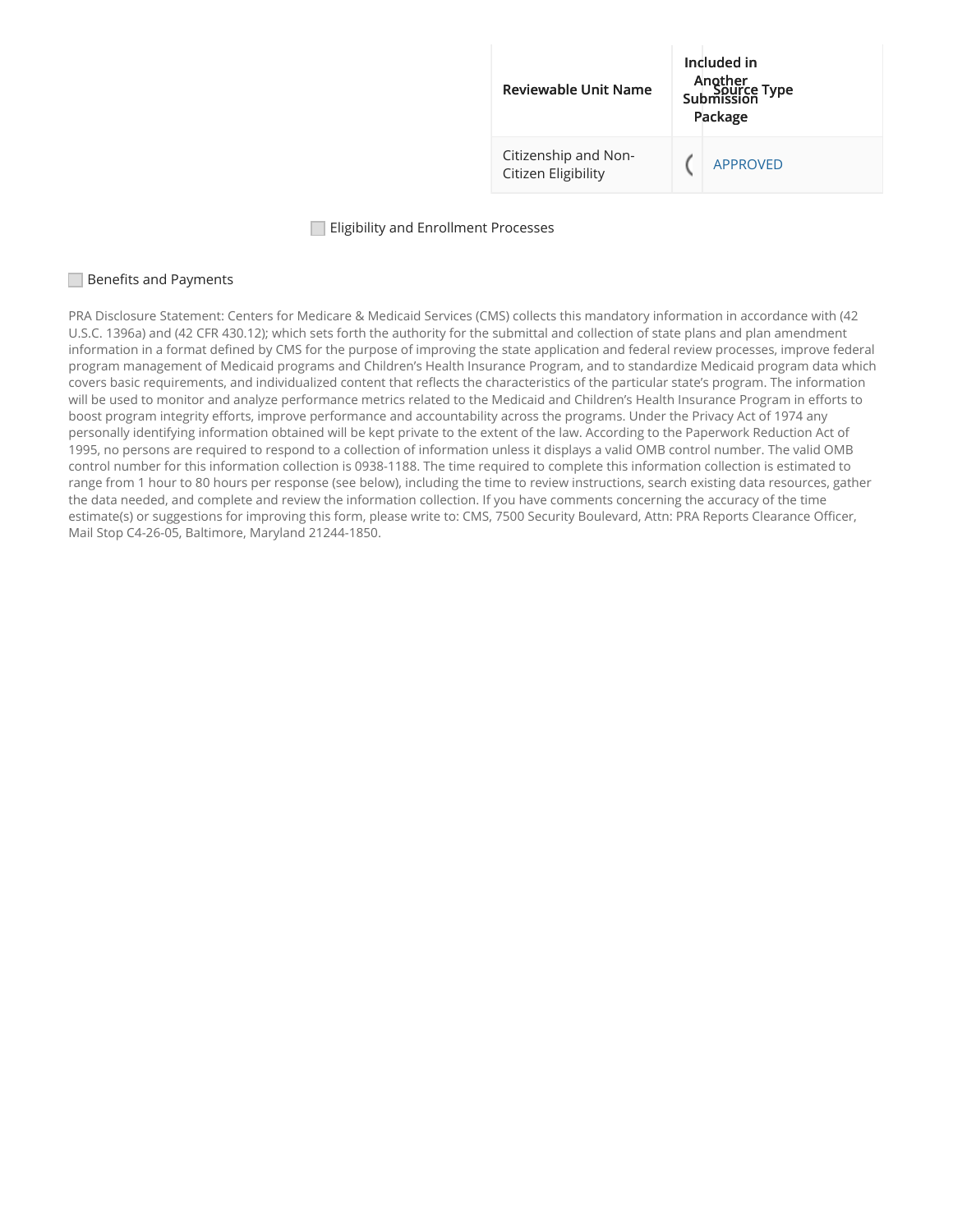[Summary](https://macpro.cms.gov/suite/tempo/records/item/lUBGxuxnAYNcw8V8rAl1iLjGcRpO0563FFKDcSDPuFMYpuiOsfFgFQcOtpY00haWWLNNI2msC18tEYyrkW-H6tuEyEh_s0lsRaaOcoe_wuAakZgERPq/view/summary) [Reviewable Units](https://macpro.cms.gov/suite/tempo/records/item/lUBGxuxnAYNcw8V8rAl1iLjGcRpO0563FFKDcSDPuFMYpuiOsfFgFQcOtpY00haWWLNNI2msC18tEYyrkW-H6tuEyEh_s0lsRaaOcoe_wuAakZgERPq/view/_Ee24cA) [Versions](https://macpro.cms.gov/suite/tempo/records/item/lUBGxuxnAYNcw8V8rAl1iLjGcRpO0563FFKDcSDPuFMYpuiOsfFgFQcOtpY00haWWLNNI2msC18tEYyrkW-H6tuEyEh_s0lsRaaOcoe_wuAakZgERPq/view/_NdilWg) [Correspondence Log](https://macpro.cms.gov/suite/tempo/records/item/lUBGxuxnAYNcw8V8rAl1iLjGcRpO0563FFKDcSDPuFMYpuiOsfFgFQcOtpY00haWWLNNI2msC18tEYyrkW-H6tuEyEh_s0lsRaaOcoe_wuAakZgERPq/view/_BR2Fow) [Approval Letter](https://macpro.cms.gov/suite/tempo/records/item/lUBGxuxnAYNcw8V8rAl1iLjGcRpO0563FFKDcSDPuFMYpuiOsfFgFQcOtpY00haWWLNNI2msC18tEYyrkW-H6tuEyEh_s0lsRaaOcoe_wuAakZgERPq/view/_FNAtnA) [News](https://macpro.cms.gov/suite/tempo/records/item/lUBGxuxnAYNcw8V8rAl1iLjGcRpO0563FFKDcSDPuFMYpuiOsfFgFQcOtpY00haWWLNNI2msC18tEYyrkW-H6tuEyEh_s0lsRaaOcoe_wuAakZgERPq/view/news) [Related Actions](https://macpro.cms.gov/suite/tempo/records/item/lUBGxuxnAYNcw8V8rAl1iLjGcRpO0563FFKDcSDPuFMYpuiOsfFgFQcOtpY00haWWLNNI2msC18tEYyrkW-H6tuEyEh_s0lsRaaOcoe_wuAakZgERPq/view/actions)

**₺** [Spell Check Instructions](https://macpro.cms.gov/suite/rest/a/content/latest/isBGxuxnAYNcw8V8rMhzGyzW96cnoVDx4Ch0bEqiNh8FUgjpTL-VteA6pop/o) | @ [Request System Help](https://macpro.cms.gov/suite/tempo/actions/item/kwBGxuxnAYNcw8V8rAkwGu9Ws3IqHhX_wU9otdoJLMmhXOqQS87I8m14_nwVm7Q7reI4a0_N17CPtC2I1RT020YD7s5BrD3DqT9xSWV)

### **Versions of Package**

Click on a version number to view the package

| <b>Version Number</b> | Package ID    | SPA ID     | <b>Submission Date</b> | <b>Submission Type</b> |
|-----------------------|---------------|------------|------------------------|------------------------|
|                       | VA2020MS0001O | VA-21-0005 | 1/20/2021              | Official               |
|                       | VA2020MS0001O | VA-21-0005 | 1/20/2021              | Official               |

**Selected Version** 1

#### <span id="page-5-0"></span>⇐ **[All Reviewable Units](#page-5-0)**

← [Submission - Medicaid State Plan](#page-5-0) | [Submission - Tribal Input](#page-5-0) →

## **Submission - Public Comment**

MEDICAID | Medicaid State Plan | Eligibility | VA2020MS0001O | VA-21-0005

CMS-10434 OMB 0938-1188

Not Started **In Progress** Complete **Package Header Package ID** VA2020MS0001O **Submission Type** Official **Approval Date** N/A **Superseded SPA ID** N/A **SPA ID** VA-21-0005 **Initial Submission Date** 1/20/2021 **Effective Date** N/A

[View Implementation Guide](https://macpro.cms.gov/suite/rest/a/content/latest/isBGxuxnAYNcw8V8rMhzWy7XaH2q8hznldFD1kjLeVL_4Zx2Mvy2LkwzSKB/o)

#### **Indicate whether public comment was solicited with respect to this submission.**

**Public notice was not federally required and comment was not solicited** 

- Public notice was not federally required, but comment was solicited
- Public notice was federally required and comment was solicited

PRA Disclosure Statement: Centers for Medicare & Medicaid Services (CMS) collects this mandatory information in accordance with (42 U.S.C. 1396a) and (42 CFR 430.12); which sets forth the authority for the submittal and collection of state plans and plan amendment information in a format defined by CMS for the purpose of improving the state application and federal review processes, improve federal program management of Medicaid programs and Children's Health Insurance Program, and to standardize Medicaid program data which covers basic requirements, and individualized content that reflects the characteristics of the particular state's program. The information will be used to monitor and analyze performance metrics related to the Medicaid and Children's Health Insurance Program in efforts to boost program integrity efforts, improve performance and accountability across the programs. Under the Privacy Act of 1974 any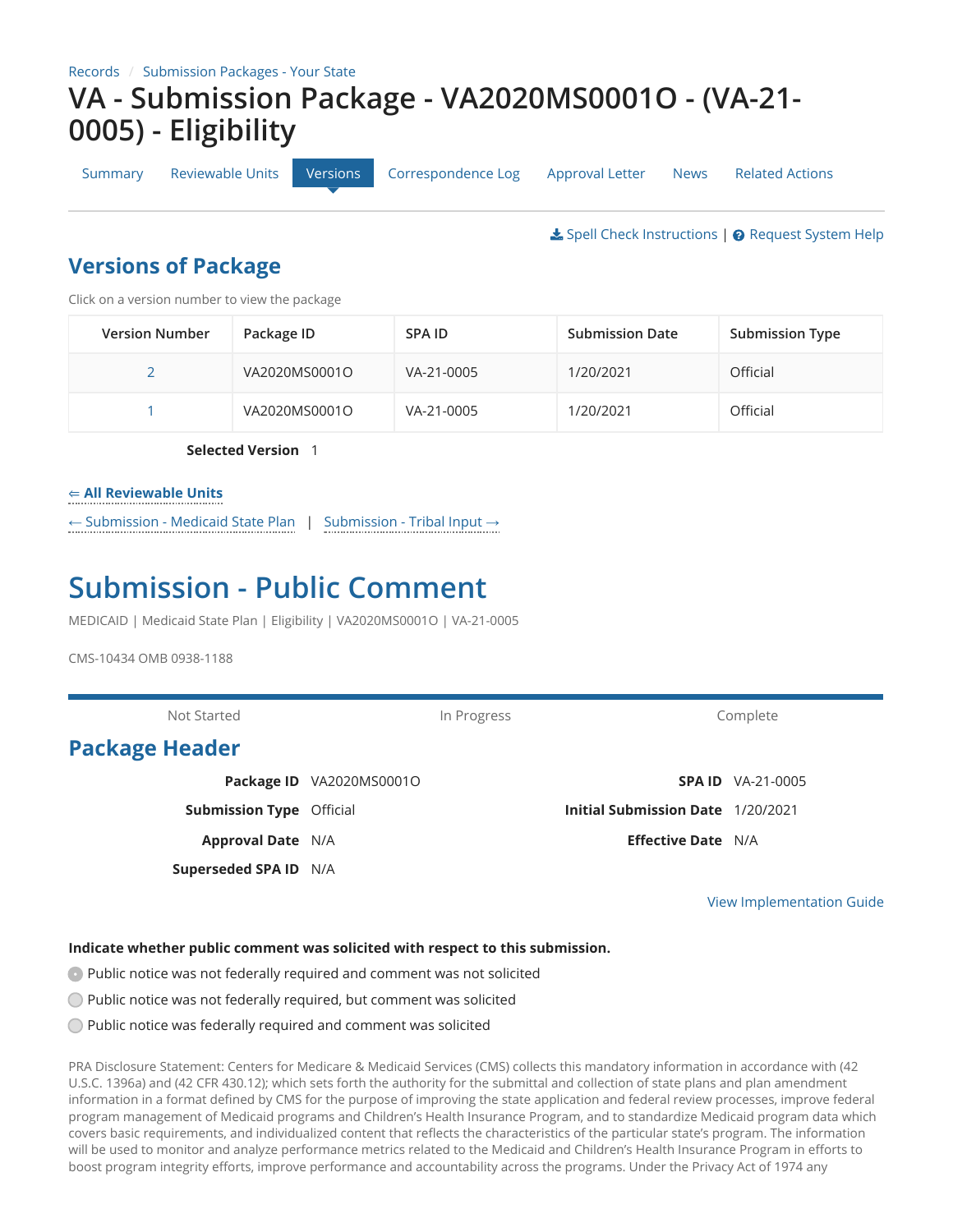personally identifying information obtained will be kept private to the extent of the law. According to the Paperwork Reduction Act of 1995, no persons are required to respond to a collection of information unless it displays a valid OMB control number. The valid OMB control number for this information collection is 0938-1188. The time required to complete this information collection is estimated to range from 1 hour to 80 hours per response (see below), including the time to review instructions, search existing data resources, gather the data needed, and complete and review the information collection. If you have comments concerning the accuracy of the time estimate(s) or suggestions for improving this form, please write to: CMS, 7500 Security Boulevard, Attn: PRA Reports Clearance Officer, Mail Stop C4-26-05, Baltimore, Maryland 21244-1850.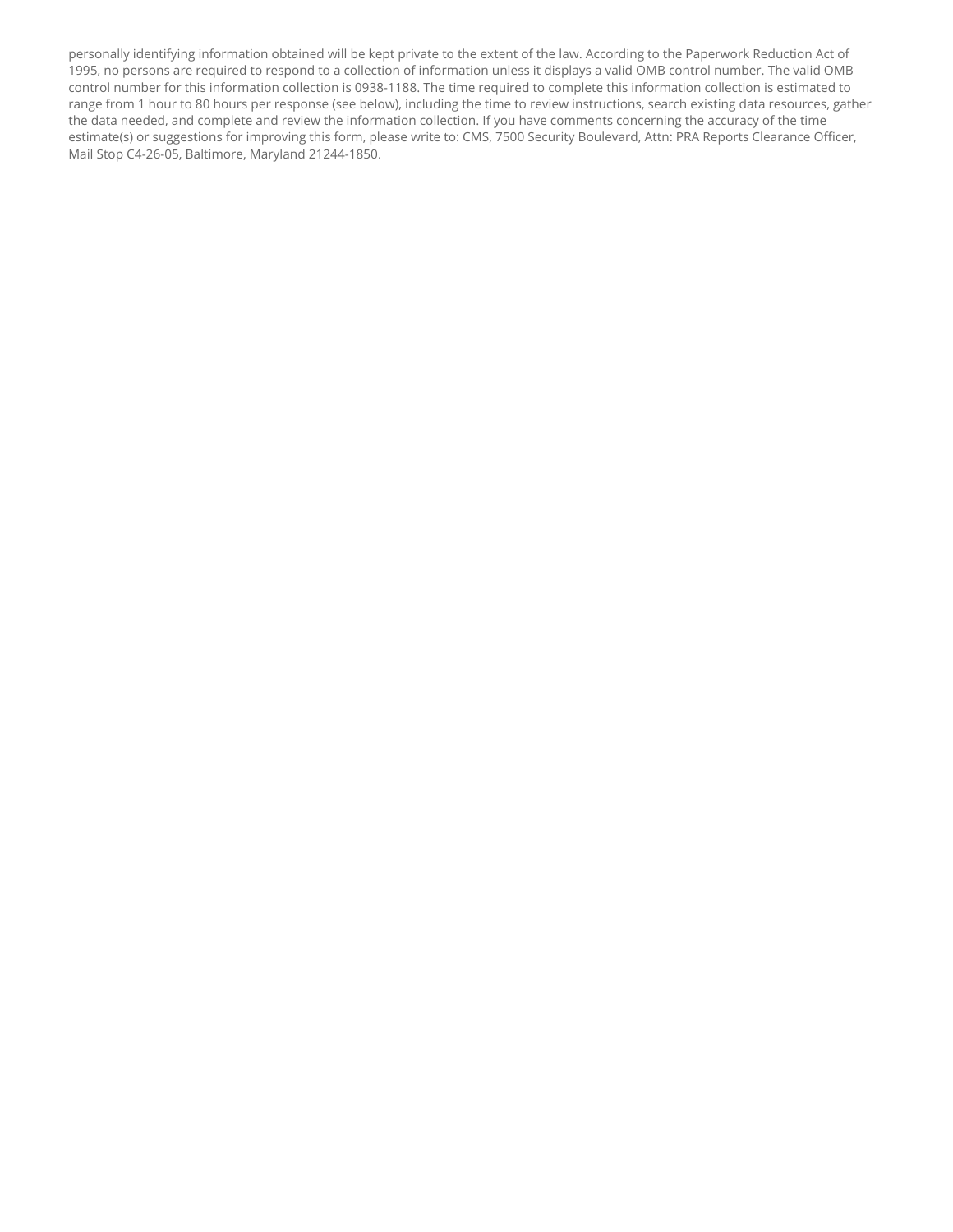[Summary](https://macpro.cms.gov/suite/tempo/records/item/lUBGxuxnAYNcw8V8rAl1iLjGcRpO0563FFKDcSDPuFMYpuiOsfFgFQcOtpY00haWWLNNI2msC18tEYyrkW-H6tuEyEh_s0lsRaaOcoe_wuAakZgERPq/view/summary) [Reviewable Units](https://macpro.cms.gov/suite/tempo/records/item/lUBGxuxnAYNcw8V8rAl1iLjGcRpO0563FFKDcSDPuFMYpuiOsfFgFQcOtpY00haWWLNNI2msC18tEYyrkW-H6tuEyEh_s0lsRaaOcoe_wuAakZgERPq/view/_Ee24cA) [Versions](https://macpro.cms.gov/suite/tempo/records/item/lUBGxuxnAYNcw8V8rAl1iLjGcRpO0563FFKDcSDPuFMYpuiOsfFgFQcOtpY00haWWLNNI2msC18tEYyrkW-H6tuEyEh_s0lsRaaOcoe_wuAakZgERPq/view/_NdilWg) [Correspondence Log](https://macpro.cms.gov/suite/tempo/records/item/lUBGxuxnAYNcw8V8rAl1iLjGcRpO0563FFKDcSDPuFMYpuiOsfFgFQcOtpY00haWWLNNI2msC18tEYyrkW-H6tuEyEh_s0lsRaaOcoe_wuAakZgERPq/view/_BR2Fow) [Approval Letter](https://macpro.cms.gov/suite/tempo/records/item/lUBGxuxnAYNcw8V8rAl1iLjGcRpO0563FFKDcSDPuFMYpuiOsfFgFQcOtpY00haWWLNNI2msC18tEYyrkW-H6tuEyEh_s0lsRaaOcoe_wuAakZgERPq/view/_FNAtnA) [News](https://macpro.cms.gov/suite/tempo/records/item/lUBGxuxnAYNcw8V8rAl1iLjGcRpO0563FFKDcSDPuFMYpuiOsfFgFQcOtpY00haWWLNNI2msC18tEYyrkW-H6tuEyEh_s0lsRaaOcoe_wuAakZgERPq/view/news) [Related Actions](https://macpro.cms.gov/suite/tempo/records/item/lUBGxuxnAYNcw8V8rAl1iLjGcRpO0563FFKDcSDPuFMYpuiOsfFgFQcOtpY00haWWLNNI2msC18tEYyrkW-H6tuEyEh_s0lsRaaOcoe_wuAakZgERPq/view/actions)

**₺** [Spell Check Instructions](https://macpro.cms.gov/suite/rest/a/content/latest/isBGxuxnAYNcw8V8rMhzGyzW96cnoVDx4Ch0bEqiNh8FUgjpTL-VteA6pop/o) | @ [Request System Help](https://macpro.cms.gov/suite/tempo/actions/item/kwBGxuxnAYNcw8V8rAkwGu9Ws3IqHhX_wU9otdoJLMmhXOqQS87I8m14_nwVm7Q7reI4a0_N17CPtC2I1RT020YD7s5BrD3DqT9xSWV)

### **Versions of Package**

Click on a version number to view the package

| <b>Version Number</b> | Package ID    | SPA ID     | <b>Submission Date</b> | <b>Submission Type</b> |
|-----------------------|---------------|------------|------------------------|------------------------|
|                       | VA2020MS0001O | VA-21-0005 | 1/20/2021              | Official               |
|                       | VA2020MS0001O | VA-21-0005 | 1/20/2021              | Official               |

**Selected Version** 1

#### <span id="page-7-0"></span>⇐ **[All Reviewable Units](#page-7-0)**

← [Submission - Public Comment](#page-7-0) | [Citizenship and Non-Citizen Eligibility](#page-7-0) →

## **Submission - Tribal Input**

MEDICAID | Medicaid State Plan | Eligibility | VA2020MS0001O | VA-21-0005

CMS-10434 OMB 0938-1188

Not Started **In Progress** Complete Complete **Package Header Package ID** VA2020MS0001O **Submission Type** Official **Approval Date** N/A **Superseded SPA ID** N/A **SPA ID** VA-21-0005 **Initial Submission Date** 1/20/2021 **Effective Date** N/A

#### [View Implementation Guide](https://macpro.cms.gov/suite/rest/a/content/latest/isBGxuxnAYNcw8V8rMhzW-5WqcQ7f3PR0h_ijHd9bXsXQ18-SNYc9IK-QYV/o)

**One or more Indian Health Programs or Urban Indian Organizations furnish health care services in this state**

**C** Yes

◯ No

**This state plan amendment is likely to have a direct effect on Indians, Indian Health Programs or Urban Indian Organizations, as described in the state consultation plan.**

| ×<br>۰.<br>v<br>× |
|-------------------|

No

**Explain why this SPA is not likely** This SPA relates to the **to have a direct effect on Indians,** eligibility of qualified **Indian Health Programs or Urban** non-citizens, and **Indian Organizations:** Native Americans are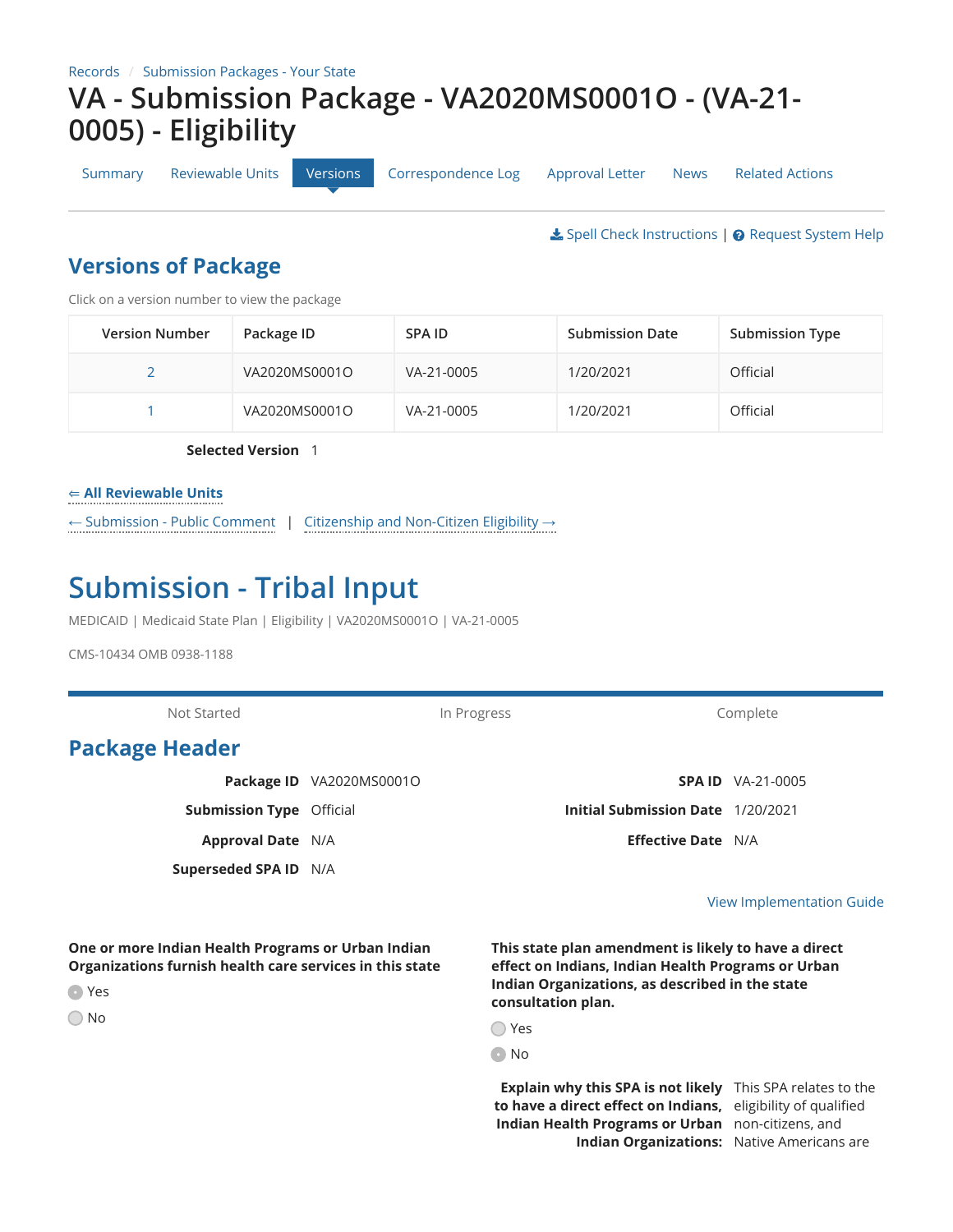PRA Disclosure Statement: Centers for Medicare & Medicaid Services (CMS) collects this mandatory information in accordance with (42 U.S.C. 1396a) and (42 CFR 430.12); which sets forth the authority for the submittal and collection of state plans and plan amendment information in a format defined by CMS for the purpose of improving the state application and federal review processes, improve federal program management of Medicaid programs and Children's Health Insurance Program, and to standardize Medicaid program data which covers basic requirements, and individualized content that reflects the characteristics of the particular state's program. The information will be used to monitor and analyze performance metrics related to the Medicaid and Children's Health Insurance Program in efforts to boost program integrity efforts, improve performance and accountability across the programs. Under the Privacy Act of 1974 any personally identifying information obtained will be kept private to the extent of the law. According to the Paperwork Reduction Act of 1995, no persons are required to respond to a collection of information unless it displays a valid OMB control number. The valid OMB control number for this information collection is 0938-1188. The time required to complete this information collection is estimated to range from 1 hour to 80 hours per response (see below), including the time to review instructions, search existing data resources, gather the data needed, and complete and review the information collection. If you have comments concerning the accuracy of the time estimate(s) or suggestions for improving this form, please write to: CMS, 7500 Security Boulevard, Attn: PRA Reports Clearance Officer, Mail Stop C4-26-05, Baltimore, Maryland 21244-1850.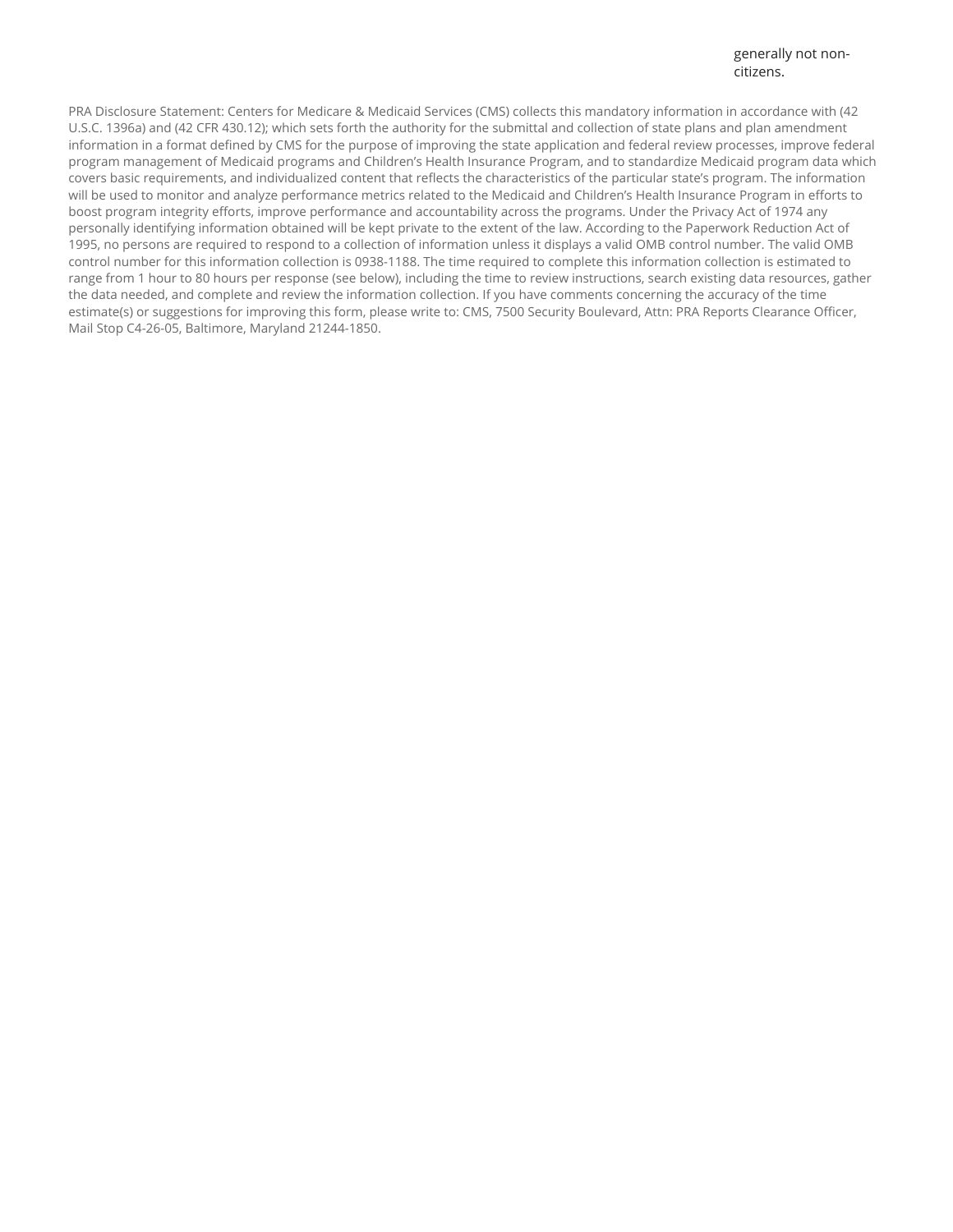[Summary](https://macpro.cms.gov/suite/tempo/records/item/lUBGxuxnAYNcw8V8rAl1iLjGcRpO0563FFKDcSDPuFMYpuiOsfFgFQcOtpY00haWWLNNI2msC18tEYyrkW-H6tuEyEh_s0lsRaaOcoe_wuAakZgERPq/view/summary) [Reviewable Units](https://macpro.cms.gov/suite/tempo/records/item/lUBGxuxnAYNcw8V8rAl1iLjGcRpO0563FFKDcSDPuFMYpuiOsfFgFQcOtpY00haWWLNNI2msC18tEYyrkW-H6tuEyEh_s0lsRaaOcoe_wuAakZgERPq/view/_Ee24cA) [Versions](https://macpro.cms.gov/suite/tempo/records/item/lUBGxuxnAYNcw8V8rAl1iLjGcRpO0563FFKDcSDPuFMYpuiOsfFgFQcOtpY00haWWLNNI2msC18tEYyrkW-H6tuEyEh_s0lsRaaOcoe_wuAakZgERPq/view/_NdilWg) [Correspondence Log](https://macpro.cms.gov/suite/tempo/records/item/lUBGxuxnAYNcw8V8rAl1iLjGcRpO0563FFKDcSDPuFMYpuiOsfFgFQcOtpY00haWWLNNI2msC18tEYyrkW-H6tuEyEh_s0lsRaaOcoe_wuAakZgERPq/view/_BR2Fow) [Approval Letter](https://macpro.cms.gov/suite/tempo/records/item/lUBGxuxnAYNcw8V8rAl1iLjGcRpO0563FFKDcSDPuFMYpuiOsfFgFQcOtpY00haWWLNNI2msC18tEYyrkW-H6tuEyEh_s0lsRaaOcoe_wuAakZgERPq/view/_FNAtnA) [News](https://macpro.cms.gov/suite/tempo/records/item/lUBGxuxnAYNcw8V8rAl1iLjGcRpO0563FFKDcSDPuFMYpuiOsfFgFQcOtpY00haWWLNNI2msC18tEYyrkW-H6tuEyEh_s0lsRaaOcoe_wuAakZgERPq/view/news) [Related Actions](https://macpro.cms.gov/suite/tempo/records/item/lUBGxuxnAYNcw8V8rAl1iLjGcRpO0563FFKDcSDPuFMYpuiOsfFgFQcOtpY00haWWLNNI2msC18tEYyrkW-H6tuEyEh_s0lsRaaOcoe_wuAakZgERPq/view/actions)

**₺** [Spell Check Instructions](https://macpro.cms.gov/suite/rest/a/content/latest/isBGxuxnAYNcw8V8rMhzGyzW96cnoVDx4Ch0bEqiNh8FUgjpTL-VteA6pop/o) | @ [Request System Help](https://macpro.cms.gov/suite/tempo/actions/item/kwBGxuxnAYNcw8V8rAkwGu9Ws3IqHhX_wU9otdoJLMmhXOqQS87I8m14_nwVm7Q7reI4a0_N17CPtC2I1RT020YD7s5BrD3DqT9xSWV)

### **Versions of Package**

Click on a version number to view the package

| <b>Version Number</b> | Package ID    | SPA ID     | <b>Submission Date</b> | <b>Submission Type</b> |
|-----------------------|---------------|------------|------------------------|------------------------|
|                       | VA2020MS0001O | VA-21-0005 | 1/20/2021              | Official               |
|                       | VA2020MS0001O | VA-21-0005 | 1/20/2021              | Official               |

**Selected Version** 1

#### ⇐ **[All Reviewable Units](#page-9-0)**

← [Submission - Tribal Input](#page-9-0)

# **Medicaid State Plan Eligibility**

### **Non-Financial Eligibility**

### **Citizenship and Non-Citizen Eligibility**

MEDICAID | Medicaid State Plan | Eligibility | VA2020MS0001O | VA-21-0005

CMS-10434 OMB 0938-1188

| Not Started                     | In Progress              |  | Complete                                 |                          |
|---------------------------------|--------------------------|--|------------------------------------------|--------------------------|
| <b>Package Header</b>           |                          |  |                                          |                          |
|                                 | Package ID VA2020MS0001O |  |                                          | <b>SPA ID</b> VA-21-0005 |
| <b>Submission Type Official</b> |                          |  | <b>Initial Submission Date 1/20/2021</b> |                          |
| <b>Approval Date N/A</b>        |                          |  | <b>Effective Date</b> 4/1/2021           | -----------------        |
| Superseded SPA ID VA-13-0014    |                          |  |                                          |                          |
|                                 | User-Entered             |  |                                          |                          |

[View Implementation Guide](https://macpro.cms.gov/suite/rest/a/content/latest/ioBGxuxnAYNcw8V8ropzGy6X3FvKSzv37zeGtRi7gYfEHqMI3RwW3qoPsQ/o)

**VIEW ALL RESPONSES**

 $\triangledown$  The state provides Medicaid to citizens and nationals of the United States and certain non-citizens who meet all other Medicaid eligibility requirements under the state plan, consistent with requirements of 42 CFR 435.406, including during a reasonable opportunity period pending verification of their citizenship, national status or satisfactory immigration status.

### **A. Citizens, Nationals and Eligible Non-Citizens**